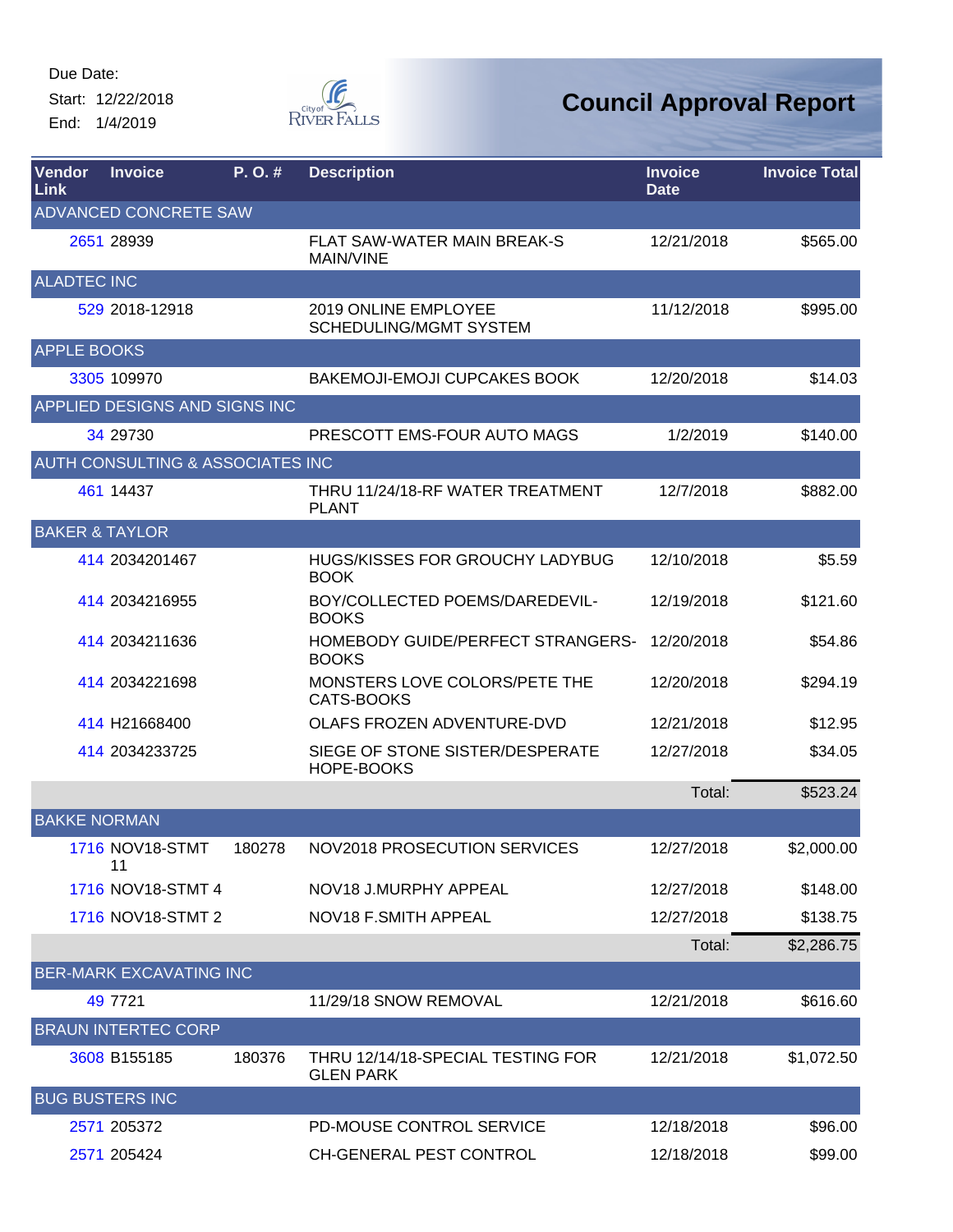Start: 12/22/2018 End: 1/4/2019



| Vendor<br>Link            | <b>Invoice</b>                     | $P. O.$ # | <b>Description</b>                                    | <b>Invoice</b><br><b>Date</b> | <b>Invoice Total</b> |
|---------------------------|------------------------------------|-----------|-------------------------------------------------------|-------------------------------|----------------------|
|                           | 2571 205375                        |           | LIBRARY-GENERAL PEST CONTROL                          | 12/18/2018                    | \$106.00             |
|                           |                                    |           |                                                       | Total:                        | \$301.00             |
|                           | <b>CENGAGE LEARNING</b>            |           |                                                       |                               |                      |
|                           | 123 65722552                       |           | CASTLE BUTTE/TRADING POST BOOKS                       | 12/18/2018                    | \$44.23              |
|                           | <b>CITY OF RIVER FALLS</b>         |           |                                                       |                               |                      |
|                           | 72 2018 PETTY CAS<br>Н             |           | 2018-REIMBURSE CH PETTY CASH BOX                      | 12/27/2018                    | \$71.45              |
| <b>CIVICPLUS</b>          |                                    |           |                                                       |                               |                      |
|                           | 361 180710                         |           | 2019 RFMU HEADER PKG ANNUAL<br><b>FEE/HOSTING</b>     | 1/1/2019                      | \$790.08             |
|                           | CLANCY SYSTEMS INTERNATIONAL INC   |           |                                                       |                               |                      |
|                           | 449 DEC18                          |           | <b>DEC18 PARKING CITATION MGMT SYSTEM</b>             | 12/18/2018                    | \$280.00             |
|                           | COMPUTER INTEGRATION TECHNOLOGY    |           |                                                       |                               |                      |
|                           | 379 271962                         |           | <b>JAN19 AGREEMENT MANAGED BACKUP</b>                 | 12/14/2018                    | \$785.00             |
| <b>CONNOLLY TROY</b>      |                                    |           |                                                       |                               |                      |
|                           | 2053 2018SAFETYFO<br><b>OTWEAR</b> |           | 2018 SAFETY FOOTWEAR                                  | 12/31/2018                    | \$150.00             |
| <b>CORE &amp; MAIN LP</b> |                                    |           |                                                       |                               |                      |
|                           | 134 J967127                        |           | DEC18 EMERGENCY WATER MAIN BREAK<br><b>PARTS</b>      | 12/27/2018                    | \$6,037.95           |
|                           | CORPORATE FLEET SERVICES, INC      |           |                                                       |                               |                      |
|                           | 2786 14731                         | 190009    | JAN19-LEASED PD VEHICLES                              | 1/1/2019                      | \$1,135.14           |
| <b>CRAIG RAPP LLC</b>     |                                    |           |                                                       |                               |                      |
|                           | 3613 19.1.18                       |           | 2ND INSTALL-LEADERSHIP DEV PRGM-MO<br><b>MEETINGS</b> | 1/2/2019                      | \$1,225.00           |
|                           | DAVE'S TRANSMISSION INC            |           |                                                       |                               |                      |
|                           | 435 18324                          |           | 2018 FORD EXPLORER OIL CHANGE                         | 12/5/2018                     | \$34.99              |
|                           | DELTA DENTAL OF WISCONISN INC      |           |                                                       |                               |                      |
|                           | 2572 1251432 JAN<br><b>RET VIS</b> |           | JAN 2019 RETIREE VISION INSURANCE                     | 1/1/2019                      | \$12.42              |
|                           | 2572 1251431                       |           | JAN 2019 VISION INSURANCE                             | 1/1/2019                      | \$575.45             |
|                           |                                    |           |                                                       | Total:                        | \$587.87             |
| <b>EFTPS</b>              |                                    |           |                                                       |                               |                      |
|                           | 7 4 6 8 8 3                        |           | PPE 12-30-18                                          | 1/4/2019                      | \$74,457.76          |
|                           | EO JOHNSON CO. INC                 |           |                                                       |                               |                      |
|                           | 98 465063                          |           | 2019 GMA PLOTTER/SCANNER CONTRACT                     | 12/14/2018                    | \$600.00             |
|                           | 98 23971391                        |           | JAN19-LIBRARY RICOH STANDARD PYMT                     | 1/1/2019                      | \$125.74             |
|                           |                                    |           |                                                       | Total:                        | \$725.74             |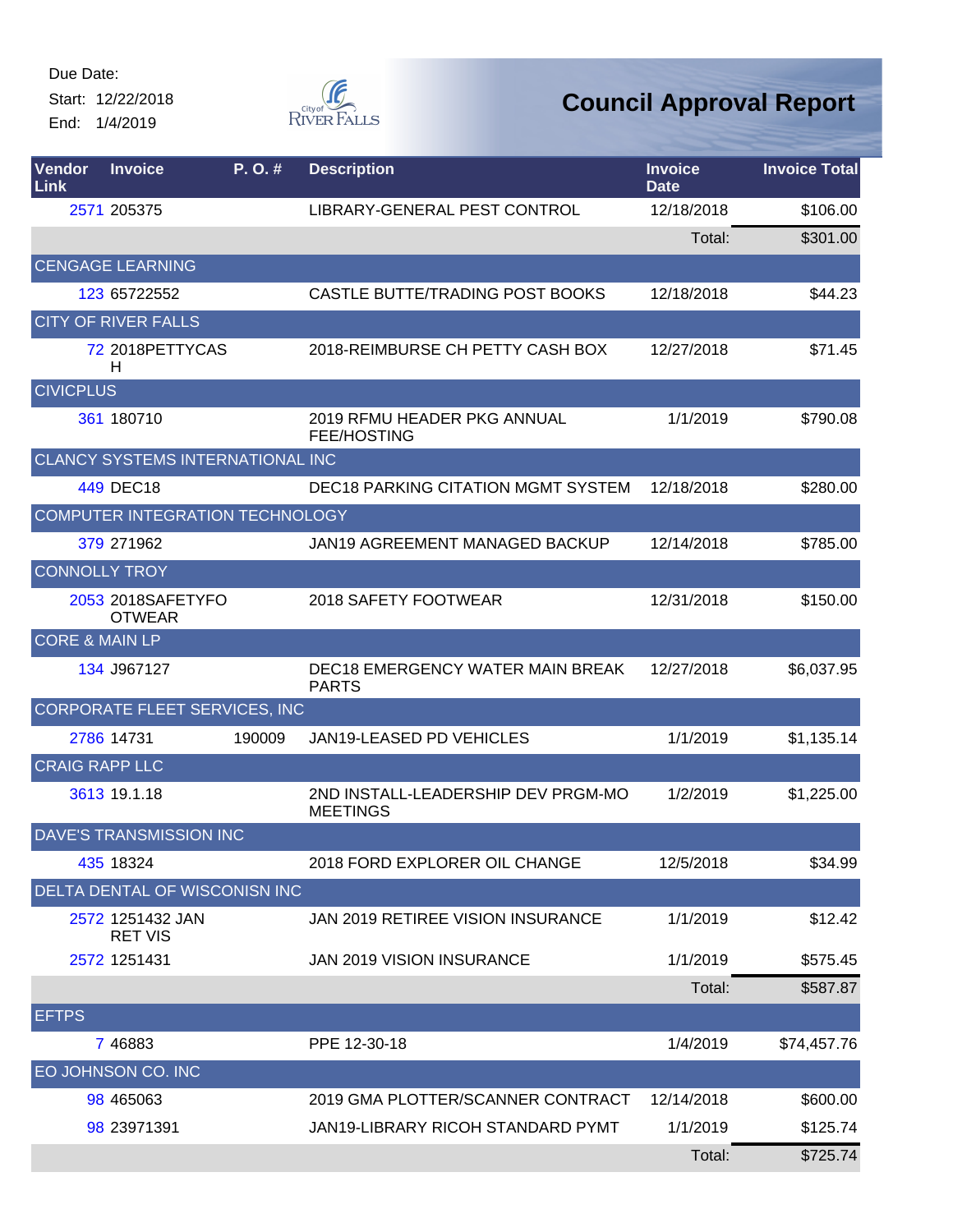Start: 12/22/2018 End: 1/4/2019



| <b>Vendor</b><br>Link  | <b>Invoice</b>                       | P.O.#  | <b>Description</b>                                    | <b>Invoice</b><br><b>Date</b> | <b>Invoice Total</b> |
|------------------------|--------------------------------------|--------|-------------------------------------------------------|-------------------------------|----------------------|
| <b>EVERBRIDGE, INC</b> |                                      |        |                                                       |                               |                      |
|                        | 3483 M40558                          | 190007 | 1/1/19-12/31/19/Smart Weather Alerting System         | 1/1/2019                      | \$1,150.00           |
|                        | <b>EXPRESS PERSONNEL SERVICES</b>    |        |                                                       |                               |                      |
|                        | 109 21639306                         | 180170 | WKEND 12/16/18 6.5HRS-J.WALTERS                       | 12/18/2018                    | \$118.63             |
|                        | 109 21639303                         |        | WKEND 12/16/18 21HRS-J.HAYES/INTERN                   | 12/18/2018                    | \$367.92             |
|                        | 109 21639307                         |        | WKEND 12/16/18 11.5HRS-T.RIXMANN-<br><b>WATER</b>     | 12/18/2018                    | \$218.27             |
|                        | 109 21693605                         |        | WKEND 12/23 20HRS J.HAYES/INTERN                      | 12/26/2018                    | \$350.40             |
|                        | 109 21693607                         |        | WKEND 12/23 7HRS-T.RIXMANN-TEMP HELP                  | 12/26/2018                    | \$132.86             |
|                        | 109 21693606                         | 180170 | WKEND 12/23 5HRS-J.WALTERS TEMP                       | 12/26/2018                    | \$91.25              |
|                        | 109 21709216                         |        | WKEND 12/30-24HRS TRIXMANN-WATER<br><b>TEMP</b>       | 12/31/2018                    | \$455.52             |
|                        | 109 21709215                         |        | WKEND 12/30 20HRS-J.HAYES COMM<br><b>INTERN</b>       | 1/2/2019                      | \$350.40             |
|                        |                                      |        |                                                       | Total:                        | \$2,085.25           |
|                        | <b>FBG SERVICE CORPORATION</b>       |        |                                                       |                               |                      |
|                        | 364 840120                           | 180043 | DEC2018 MONTHLY FACILITIES CLEANING                   | 12/31/2018                    | \$5,038.00           |
|                        | FIRST NATIONAL BANK - RF SECTION 125 |        |                                                       |                               |                      |
|                        | 6 4 6 8 8 2                          |        | PPE 12-30-18                                          | 1/4/2019                      | \$3,990.45           |
|                        | FRANCOTYP-POSTALIA                   |        |                                                       |                               |                      |
|                        | 561 RI103886674                      |        | 2019 POSTAGE METER RENTAL                             | 12/12/2018                    | \$312.00             |
| <b>GALLS LLC</b>       |                                      |        |                                                       |                               |                      |
|                        | 864 011470540                        |        | WHISTLES FOR NEW OFFICERS                             | 12/10/2018                    | \$11.40              |
|                        | 864 011482098                        |        | <b>EXAM GLOVES/CHAIN FOR WHISTLE</b>                  | 12/11/2018                    | \$30.97              |
|                        |                                      |        |                                                       | Total:                        | \$42.37              |
| <b>GARRETT LEIS</b>    |                                      |        |                                                       |                               |                      |
|                        | 3071 01072019                        |        | 01/07/19-PER DIEM TO EAU CLAIRE                       | 1/2/2019                      | \$195.50             |
| <b>HATCH, BRIAN</b>    |                                      |        |                                                       |                               |                      |
|                        | 132 2018SAFETYFO<br><b>OTWEAR</b>    |        | 2018 SAFETY FOOTWEAR                                  | 12/27/2018                    | \$150.00             |
|                        | <b>HEALTH PARTNERS</b>               |        |                                                       |                               |                      |
|                        | 356 86425602 JAN                     |        | JAN 2019 HEALTH/DENTAL INSURANCE                      | 1/1/2019                      | \$184,664.26         |
| HINZMAN, CRAIG         |                                      |        |                                                       |                               |                      |
|                        | 3755 2018 BOARD<br><b>PAY</b>        |        | 2018 PLAN COMMISSION BOARD PAY                        | 12/31/2018                    | \$250.00             |
|                        | HUDSON AREA JOINT LIBRARY            |        |                                                       |                               |                      |
|                        | 1361 713508                          |        | REIMBURSE-COSTA RICA-LOST BOOK PLUS 12/31/2018<br>FEE |                               | \$31.95              |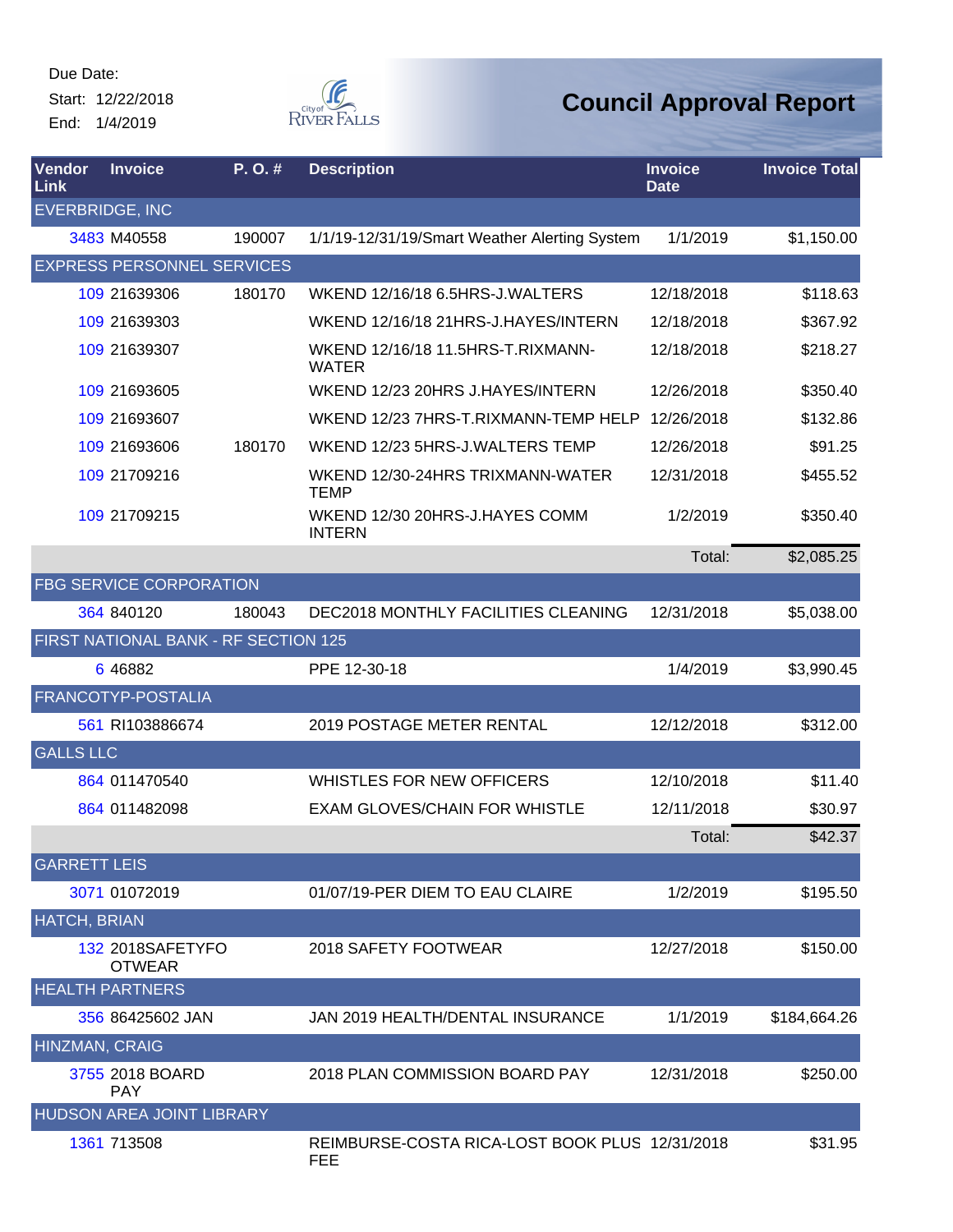Start: 12/22/2018 End: 1/4/2019



| Vendor<br><b>Link</b>  | <b>Invoice</b>                          | P.O.#  | <b>Description</b>                                 | <b>Invoice</b><br><b>Date</b> | <b>Invoice Total</b> |
|------------------------|-----------------------------------------|--------|----------------------------------------------------|-------------------------------|----------------------|
|                        | <b>HUEBSCH LAUNDRY COMPANY</b>          |        |                                                    |                               |                      |
|                        | 146 4193742                             |        | 12/05 PD BRUSHMATS                                 | 12/5/2018                     | \$55.59              |
|                        | 146 4193756                             |        | 12/05 WWTP UNIFORMS/BRUSHMATS                      | 12/5/2018                     | \$67.90              |
|                        | 146 4197782                             |        | 12/12 LIBRARY BRUSHMATS                            | 12/12/2018                    | \$68.98              |
|                        | 146 4201100                             | 180048 | 12/19/2018 HUEBSCH PW UNIFORMS                     | 12/19/2018                    | \$158.02             |
|                        | 146 4199850                             | 180048 | 12/19/2018 HUEBSCH PW UNIFORMS                     | 12/19/2018                    | \$347.52             |
|                        | 146 4201787                             |        | 12/19 PD BRUSHMATS                                 | 12/19/2018                    | \$40.77              |
|                        | 146 4205022                             |        | 12/26 HUEBSCH WWTP UNIFORMS                        | 12/26/2018                    | \$44.74              |
|                        | 146 4205020                             |        | 12/26 WATER UNIFORMS                               | 12/26/2018                    | \$40.28              |
|                        | 146 4205019                             | 180041 | 12/26 HUEBSCH ELECTRIC UNIFORMS                    | 12/26/2018                    | \$250.59             |
|                        | 146 4205738                             |        | <b>12/26 LIBRARY BRUSHMATS</b>                     | 12/26/2018                    | \$86.08              |
|                        |                                         |        |                                                    | Total:                        | \$1,160.47           |
|                        |                                         |        | INTERNATIONAL CITY MGMT ASSOC RETIREMENT CORP      |                               |                      |
|                        | 1 46877                                 |        | PPE 12-30-18                                       | 1/4/2019                      | \$15,833.99          |
|                        | 1 46878                                 |        | PPE 12-30-18                                       | 1/4/2019                      | \$554.92             |
|                        |                                         |        |                                                    | Total:                        | \$16,388.91          |
|                        | <b>INTERSTATE BATTERY</b>               |        |                                                    |                               |                      |
|                        | 1661 1902702005114                      |        | AED BATTERIES FOR SQUADS                           | 10/11/2018                    | \$399.90             |
|                        | 1661 1902701007433                      |        | <b>AED BATTERIES</b>                               | 11/13/2018                    | \$399.90             |
|                        |                                         |        |                                                    | Total:                        | \$799.80             |
|                        | <b>IVERSON LASER ENGRAVING INC</b>      |        |                                                    |                               |                      |
|                        | 177 0037815                             |        | <b>EMS-TWO CHERRY PLAQUES</b>                      | 12/19/2018                    | \$85.00              |
| <b>J&amp;J GIS LLC</b> |                                         |        |                                                    |                               |                      |
|                        | 651 DEC18                               | 180072 | DEC2018 GIS SERVICES-29 HRS                        | 12/31/2018                    | \$1,305.00           |
|                        | KOHN LAW FIRM S.C.                      |        |                                                    |                               |                      |
|                        | 3556 46884                              |        | PPE 12-30-18                                       | 1/4/2019                      | \$12.30              |
|                        | LANGUAGE LINE SERVICES, INC             |        |                                                    |                               |                      |
|                        | 2991 4442480                            |        | THRU NOV18/OVER-THE-PHONE<br><b>INTERPRETATION</b> | 11/30/2018                    | \$17.19              |
|                        | LEAGUE OF WI MUNICIPALITIES             |        |                                                    |                               |                      |
|                        | 180 2019DUES                            |        | 2019 STANDARD/URBAN ALLIANCE DUES                  | 1/1/2019                      | \$3,865.77           |
| <b>LEXIPOL LLC</b>     |                                         |        |                                                    |                               |                      |
|                        | 2221 27010                              |        | <b>2019 FIRE POLICY MANUAL</b>                     | 12/12/2018                    | \$1,655.00           |
|                        | LINCOLN NATIONAL LIFE INSURANCE COMPANY |        |                                                    |                               |                      |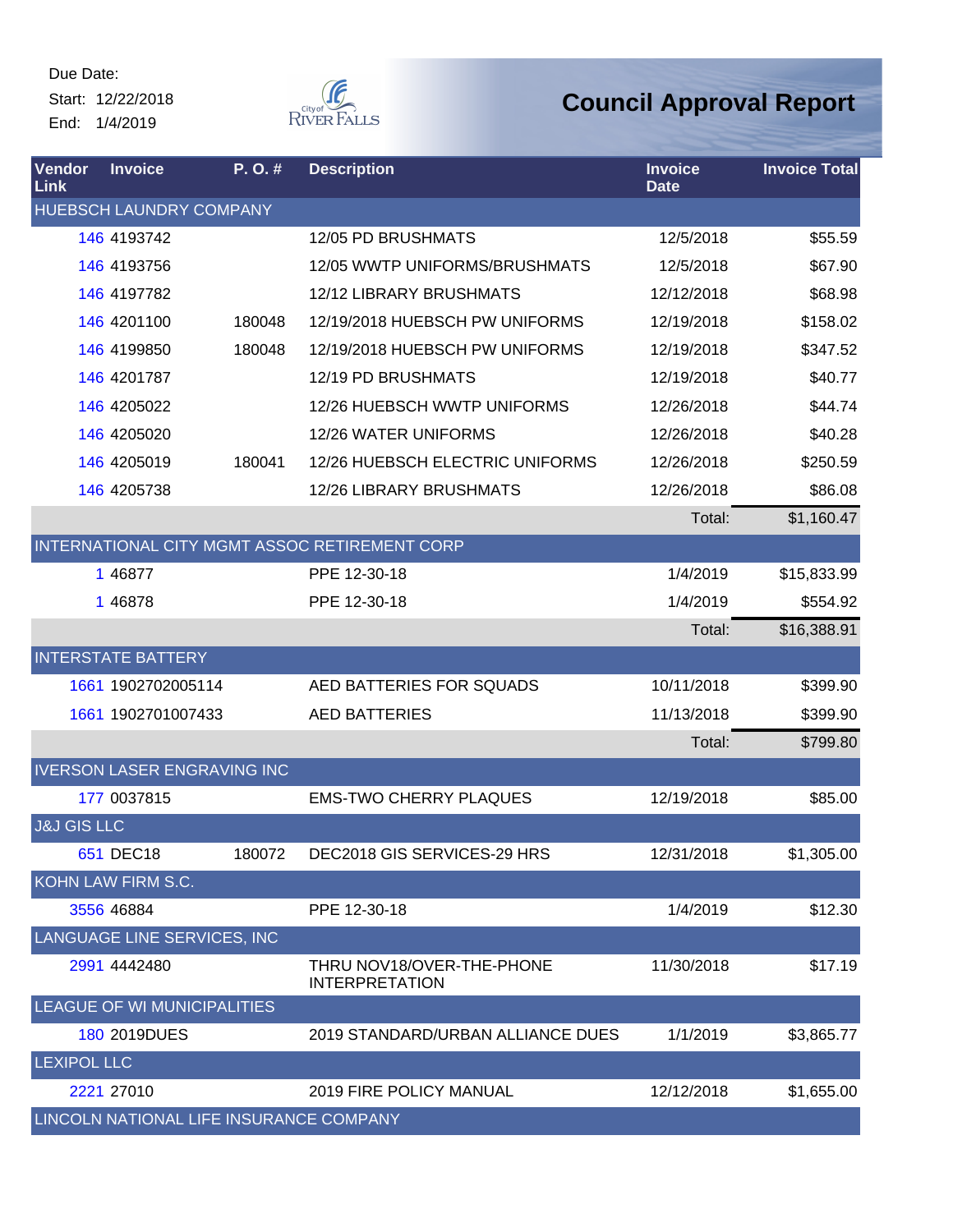Start: 12/22/2018 End: 1/4/2019



| <b>Vendor</b><br>Link  | <b>Invoice</b>                     | P.O.#  | <b>Description</b>                                        | <b>Invoice</b><br><b>Date</b> | <b>Invoice Total</b> |
|------------------------|------------------------------------|--------|-----------------------------------------------------------|-------------------------------|----------------------|
|                        | 3066 3800784381<br><b>JAN</b>      |        | JAN 2019 VOL AD&D                                         | 1/1/2019                      | \$260.24             |
|                        | 3066 3800782710<br><b>JAN</b>      |        | JAN 2019 LIFE/AD&D/LTD                                    | 1/1/2019                      | \$4,843.93           |
|                        |                                    |        |                                                           | Total:                        | \$5,104.17           |
| <b>LYLE SIGNS</b>      |                                    |        |                                                           |                               |                      |
|                        | 897 001064826                      | 180425 | STREET SIGNS-CAPS/CROSSPIECES                             | 12/12/2018                    | \$5,580.00           |
| <b>MARK A SAMS</b>     |                                    |        |                                                           |                               |                      |
|                        | 1068 2018BOARDPA<br>Y <sub>1</sub> |        | DEC18 PD/FIRE COMMISSION MEETING                          | 12/28/2018                    | \$60.00              |
|                        | MICHAEL G JOHNSON                  |        |                                                           |                               |                      |
|                        | 3459 1796                          |        | <b>SIX KEYS-NORTH SUB</b>                                 | 12/13/2018                    | \$18.00              |
| <b>MIDWEST TAPE</b>    |                                    |        |                                                           |                               |                      |
|                        | 409 96708494                       |        | ALMOST EVERYTHING/FINAL SHADOWS-<br><b>AUDIO MATERIAL</b> | 12/11/2018                    | \$346.90             |
|                        | 409 96772347                       |        | THE BOY/DELICATE TOUCH-AUDIO<br><b>MATERIAL</b>           | 12/26/2018                    | \$74.98              |
|                        |                                    |        |                                                           | Total:                        | \$421.88             |
|                        | <b>MJGG PROPERTIES LLC</b>         |        |                                                           |                               |                      |
|                        | 3522 JAN2019NOTE                   | 190012 | Purchase of 1333 N. Main - Proposed Sewer<br>System       | 1/3/2019                      | \$42,250.00          |
|                        | MUNICIPAL CODE CORPORATION         |        |                                                           |                               |                      |
|                        | 773 00321901                       |        | DEC18 ADMIN SUPPORT FEE                                   | 12/5/2018                     | \$29.17              |
|                        | 773 00321901-1                     |        | JAN19-NOV19 ADMIN SUPPORT FEE                             | 12/5/2018                     | \$320.83             |
|                        |                                    |        |                                                           | Total:                        | \$350.00             |
|                        | NORTHERN LAKE SERVICE INC          |        |                                                           |                               |                      |
|                        | 200 347957                         | 180036 | 12/3-12/5 SAMPLES-UCMR TESTING<br><b>REQUIRED BY EPA</b>  | 12/21/2018                    | \$1,691.50           |
| <b>NWBIA</b>           |                                    |        |                                                           |                               |                      |
|                        | 395 71301                          |        | 2019 WINTER CODE UPDATES                                  | 1/2/2019                      | \$300.00             |
| <b>PELION BENEFITS</b> |                                    |        |                                                           |                               |                      |
|                        | 5 46881                            |        | PPE 12-30-18                                              | 1/4/2019                      | \$290.42             |
|                        | PHILLIPS PUBLIC LIBRARY            |        |                                                           |                               |                      |
|                        | 3754 714570                        |        | REIMBURSE-WHY DOGS DROOL-LOST<br><b>BOOK</b>              | 12/31/2018                    | \$14.99              |
|                        |                                    |        | PIERCE COUNTY ECONOMIC DEVELOPMENT CORPORATION            |                               |                      |
|                        | 523 2019-09                        |        | SSIMPSON-2019 PLATINUM MEMBERSHIP                         | 1/1/2019                      | \$1,500.00           |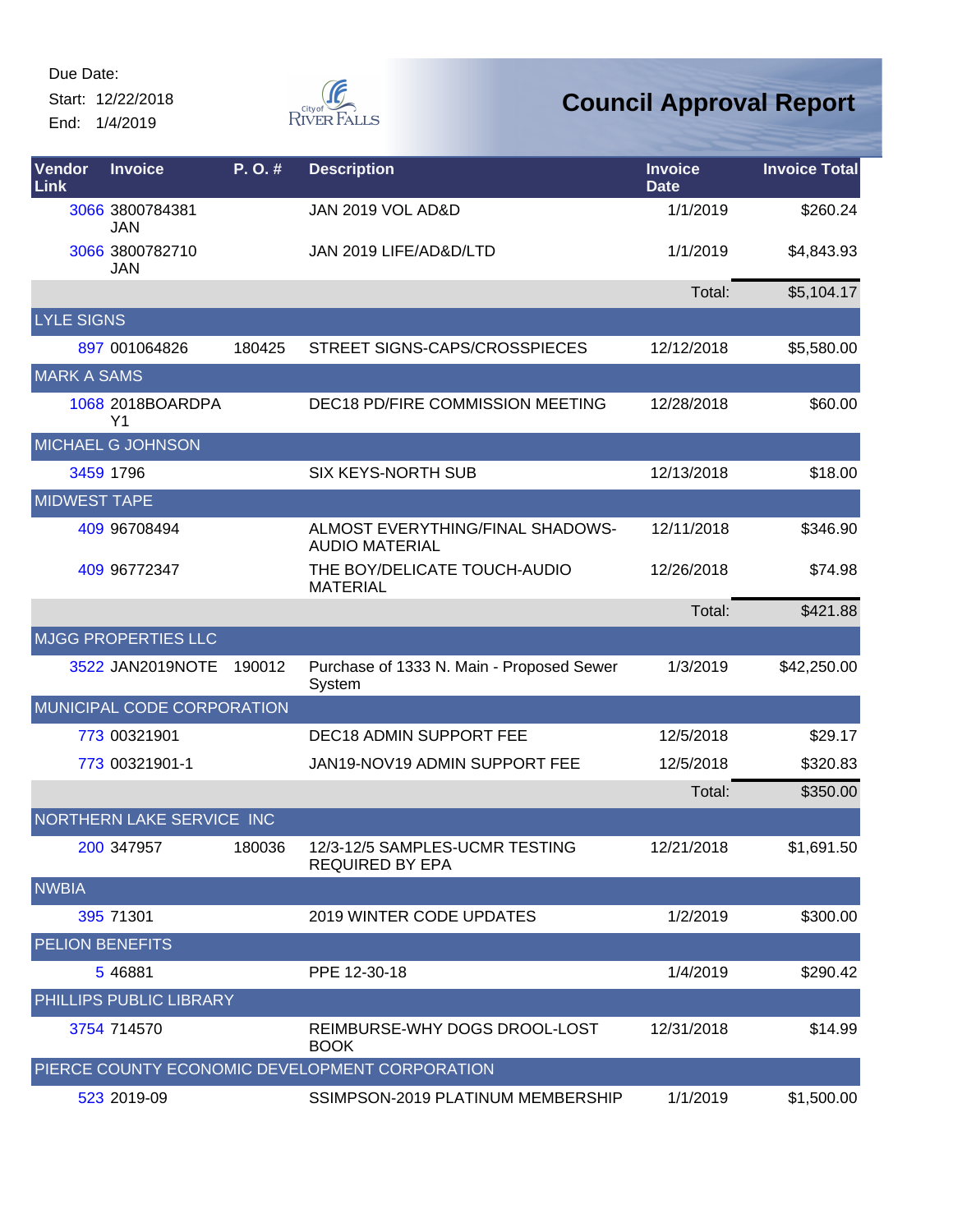Start: 12/22/2018 End: 1/4/2019



| Vendor<br>Link        | <b>Invoice</b>                      | P. O. # | <b>Description</b>                                              | <b>Invoice</b><br><b>Date</b> | <b>Invoice Total</b> |
|-----------------------|-------------------------------------|---------|-----------------------------------------------------------------|-------------------------------|----------------------|
|                       | <b>RALEIGH, CRYSTAL</b>             |         |                                                                 |                               |                      |
|                       | 2046 DEC18                          |         | REIMBURSE FALL 2018 TUITION-GIS<br><b>CERTIFICATE</b>           | 12/31/2018                    | \$1,158.46           |
|                       | <b>RFMU PAYMENTS OR REFUNDS</b>     |         |                                                                 |                               |                      |
|                       | 990610 635919                       |         | OVERPYMT-RFMU ACCT#6359-19                                      | 12/26/2018                    | \$710.92             |
| <b>RINEHART, DICK</b> |                                     |         |                                                                 |                               |                      |
|                       | 3737 2018BOARDPA<br>Y               |         | 2018 POLICE/FIRE BOARD PAY                                      | 12/27/2018                    | \$200.00             |
|                       | RIVER FALLS CHAMBER OF COMMERCE INC |         |                                                                 |                               |                      |
|                       | 225 16468                           |         | 20 \$10 CHAMBER CKS-HEALTHY<br><b>FOUNDATIONS</b>               | 12/21/2018                    | \$200.00             |
|                       | <b>RIVER FALLS GYMNASTICS</b>       |         |                                                                 |                               |                      |
|                       | 3731 2018EXTREFU<br>ND.             |         | <b>REFUND OF ESTIMATE-2018 ELEC</b><br><b>EXTENSION PROJECT</b> | 12/26/2018                    | \$676.59             |
|                       | RIVER FALLS SENIOR CITIZENS         |         |                                                                 |                               |                      |
|                       | 438 JAN19                           |         | <b>JAN19 SENIOR CENTER</b>                                      | 1/1/2019                      | \$500.00             |
|                       | <b>ROBYN MATHEWS-LINGEN</b>         |         |                                                                 |                               |                      |
|                       | 2586 6198                           |         | FALL 2018 RF CITY SOURCE NEWSLETTER                             | 11/28/2018                    | \$892.00             |
|                       | 2586 6205                           |         | RF BRANDING-RFMU CONCEPTS/LOGO                                  | 12/31/2018                    | \$276.00             |
|                       | 2586 6204                           |         | 2018 KINNI CORRIDOR WEB MAINTENANCE                             | 12/31/2018                    | \$201.00             |
|                       |                                     |         |                                                                 | Total:                        | \$1,369.00           |
|                       | RUSH MEDIA COMPANY LLC              |         |                                                                 |                               |                      |
|                       | 3738 DEC18                          |         | RFMU MARKETING-RF FOOTBALL GAME                                 | 12/26/2018                    | \$250.00             |
| <b>SATHER, JEFF</b>   |                                     |         |                                                                 |                               |                      |
|                       | 368 011419PERDIE<br>М               |         | 01/14/19 SUPERIOR WI PER DIEM                                   | 1/1/2019                      | \$164.50             |
| <b>SAVATREE</b>       |                                     |         |                                                                 |                               |                      |
|                       | 772 6438664                         | 180062  | <b>DEC2018 Boulevard Tree Pruning</b>                           | 12/24/2018                    | \$24,175.00          |
|                       | <b>SCHINDLER ELEVATOR CORP</b>      |         |                                                                 |                               |                      |
|                       | 444 8104941591                      | 180022  | DEC2018 MAINTENANCE CONTRACT                                    | 12/1/2018                     | \$278.99             |
|                       | 444 8104941591-1                    |         | JAN/FEB2019 MAINTENANCE CONTRACT                                | 12/1/2018                     | \$557.98             |
|                       |                                     |         |                                                                 | Total:                        | \$836.97             |
|                       | SHRED-IT US HOLDCO, INC             |         |                                                                 |                               |                      |
|                       | 2439 8126271512                     | 180075  | NOV/DEC18 SHRED IT SERVICES FOR CITY                            | 12/22/2018                    | \$196.67             |
|                       | <b>SIVERLING, WAYNE</b>             |         |                                                                 |                               |                      |
|                       | 1074 011519PERDIE                   |         | 1/15/19 WI DELLS PER DIEM                                       | 1/1/2019                      | \$127.50             |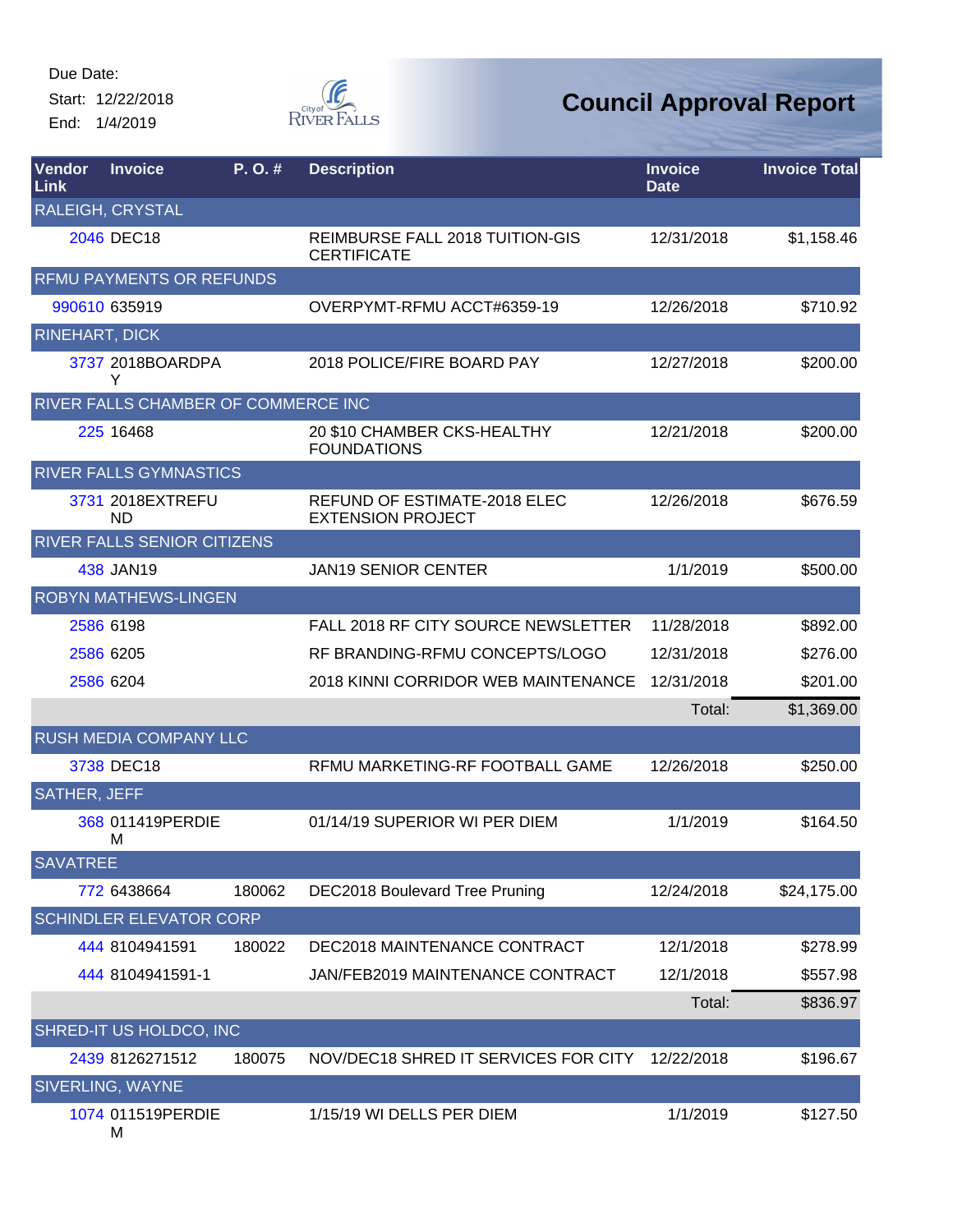Start: 12/22/2018 End: 1/4/2019



| Vendor<br>Link       | <b>Invoice</b>                        | P.O.# | <b>Description</b>                                      | <b>Invoice</b><br><b>Date</b> | <b>Invoice Total</b> |
|----------------------|---------------------------------------|-------|---------------------------------------------------------|-------------------------------|----------------------|
|                      | ST CROIX VALLEY NATURAL GAS CO        |       |                                                         |                               |                      |
|                      | 255 NOV181                            |       | NOV 2018 NATURAL GAS BILL                               | 12/3/2018                     | \$8,329.88           |
|                      |                                       |       | STATEWIDE ENERGY EFFICIENCY & RENEWABLES ADMIN INC      |                               |                      |
|                      | <b>243 NOV18</b>                      |       | NOV18 CTC ENERGY EFF FUNDS TO<br><b>FOCUS ON ENERGY</b> | 12/26/2018                    | \$3,763.55           |
|                      | <b>VERSA VEND VENDING</b>             |       |                                                         |                               |                      |
|                      | 1205 2114:018773                      |       | NOV18 PD COFFEE SUPPLIES                                | 11/13/2018                    | \$216.00             |
|                      | <b>VIKING ELECTRIC SUPPLY INC</b>     |       |                                                         |                               |                      |
|                      | 750 S002164572.00<br>1                |       | PD-30 LIGHTS                                            | 12/12/2018                    | \$60.60              |
|                      | 750 S002188298.00<br>1                |       | CITY HALL-TRIPLE TUBES/QUAD TUBES                       | 12/19/2018                    | \$130.00             |
|                      | 750 S002192186.00 180267<br>2         |       | 12/20/18-LED Lamp Replacement Materials                 | 12/20/2018                    | \$816.68             |
|                      | 750 S002192186.00 180267<br>1         |       | 12/20/18-LED Lamp Replacement Materials                 | 12/20/2018                    | \$283.32             |
|                      |                                       |       |                                                         | Total:                        | \$1,290.60           |
|                      | <b>WI CHILD SUPPORT</b>               |       |                                                         |                               |                      |
|                      | 4 4 6 8 8 0                           |       | PPE 12-30-18                                            | 1/4/2019                      | \$323.07             |
|                      | WI DEPARTMENT OF REVENUE              |       |                                                         |                               |                      |
|                      | 3 46879                               |       | PPE 12-30-18                                            | 1/4/2019                      | \$15,356.14          |
|                      | WI DEPT OF ADMINISTRATION             |       |                                                         |                               |                      |
|                      | 310 505-<br>0000033561                |       | 7/1-12/31/18 TEACH SERVICES                             | 12/5/2018                     | \$600.00             |
|                      | <b>WI DEPT OF JUSTICE</b>             |       |                                                         |                               |                      |
|                      | 422 L4801T/NOV18                      |       | NOV18 RECORD CHECKS                                     | 12/1/2018                     | \$84.00              |
|                      | WI MUNICIPAL COURT CLERKS ASSOCIATION |       |                                                         |                               |                      |
|                      | 326 1022019                           |       | 2019 DUES-JOHNSON/FREDRICH/SAHNOW                       | 1/2/2019                      | \$135.00             |
| <b>WISTE, TIM</b>    |                                       |       |                                                         |                               |                      |
|                      | 338 2018 SAFETY<br><b>FOOTWEAR</b>    |       | 2018 SAFETY FOOTWEAR                                    | 12/31/2018                    | \$138.47             |
| <b>WPPI ENERGY</b>   |                                       |       |                                                         |                               |                      |
|                      | 342 NOV18                             |       | NOV18 POWER/OCT18 SUPPORT SVC                           | 11/30/2018                    | \$725,884.62         |
| <b>WRONSKI, REID</b> |                                       |       |                                                         |                               |                      |
|                      | 952 2018 SAFETY<br><b>EYEWEAR</b>     |       | 2018 SAFETY EYEWEAR REIMBURSEMENT                       | 12/31/2018                    | \$200.00             |
|                      | <b>WW GRAINGER INC</b>                |       |                                                         |                               |                      |
|                      | 128 9734023253                        |       | <b>LIFT STATION - BLOWER</b>                            | 3/21/2018                     | \$242.39             |